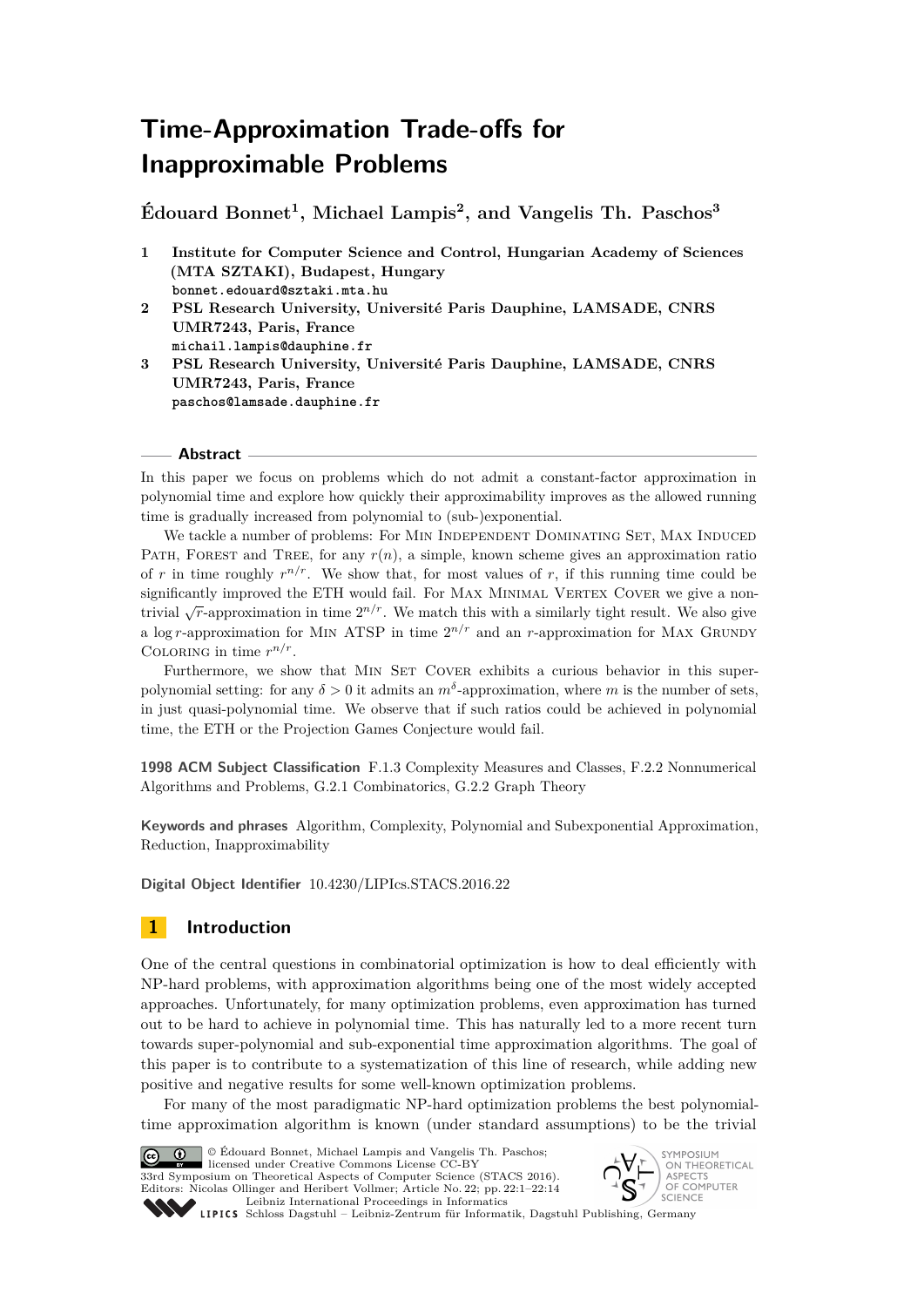#### **22:2 Time-Approximation Trade-offs for Inapproximable Problems**

algorithm. In the super-polynomial time domain, these problems exhibit two distinct types of behavior. On the one hand, APX-complete problems, such as MAX-3SAT, have often been shown to display a "sharp jump" in their approximability. In other words, the only way to obtain any improvement in the approximation ratios for such problems is to accept a fully exponential running time, unless the Exponential Time Hypothesis (ETH) is false [\[22\]](#page-12-0).

A second, more interesting, type of behavior is displayed on the other hand by problems which are traditionally thought to be "very inapproximable", such as CLIQUE. For such problems it is sometimes possible to improve upon the (bad) approximation ratios achievable in polynomial time with algorithms running only in *sub-exponential* time. In this paper, we concentrate on such "hard" problems and begin to sketch out the spectrum of trade-offs between time and approximation that can be achieved for them.

On the algorithmic side, the goal of this paper is to design *time-approximation trade-off schemes*. By this, we mean an algorithm which, when given an instance of size *n* and an (arbitrary) approximation ratio  $r > 1$  as a target, produces an *r*-approximate solution in time  $T(n,r)$ . The question we want to answer is what is the best function  $T(n,r)$ , for each particular value of *r*. Put more abstractly, we want to sketch out, as accurately as possible, the Pareto curve that describes the best possible relation between worst-case approximation ratio and running time for each particular problem. For several of the problems we examine the best known trade-off algorithm is some simple variation of brute-force search in appropriately sized sets. For some others, we present trade-off schemes with much better performance, using ideas from exponential-time and parameterized algorithms, as well as polynomial-time approximation.

Are the trade-off schemes we present optimal? A naive way to answer this question could be to look at an extreme, already solved case: set  $r$  to a value that makes the running time polynomial and observe that the approximation ratios of our algorithms generally match (or come close to) the best-known polynomial-time approximation ratios. However, this observation does not alone imply satisfactorily the optimality of a trade-off scheme: it leaves open the possibility that much better performance can be achieved when *r* is restricted to a different range of values. Thus, the second, perhaps more interesting, direction of this paper is to provide lower bound results (almost) matching several of our algorithms *for any point in the trade-off curve*. For a number of problems, these results show that the known schemes are (essentially) the best possible algorithms, everywhere in the domain between polynomial and exponential running time. We stress that we obtain these much stronger *sub-exponential inapproximability* results relying only on standard, appropriately applied, PCP machinery, as well as the ETH.

**Previous work.** Moderately exponential and sub-exponential approximation algorithms are relatively new topics, but most of the standard graph problems have already been considered in the trade-off setting of this paper. For MAX INDEPENDENT SET and MIN COLORING an *r*-approximation in time  $c^{n/r}$  was given by Bourgeois et al. [\[5,](#page-11-0) [3\]](#page-11-1). For MIN SET COVER, a log *r*-approximation in time  $c^{n/r}$  and an *r*-approximation in time  $c^{m/r}$ , where *n, m* are the number of elements and sets respectively, were given by Cygan, Kowalik and Wykurz [\[8,](#page-11-2) [4\]](#page-11-3). For MIN INDEPENDENT DOMINATING SET an *r*-approximation in  $c^{n \log r/r}$  is given in [\[2\]](#page-11-4). An algorithm with similar performance is given for BANDWIDTH in  $[9]$  and for CAPACITATED DOMINATING SET in [\[10\]](#page-12-2). In all the results above, *c* denotes some appropriate constant.

On the hardness side, the direct inspiration of this paper is the recent work of Chalermsook, Laekhanukit and Nanongkai [\[6\]](#page-11-5) where the following was proved.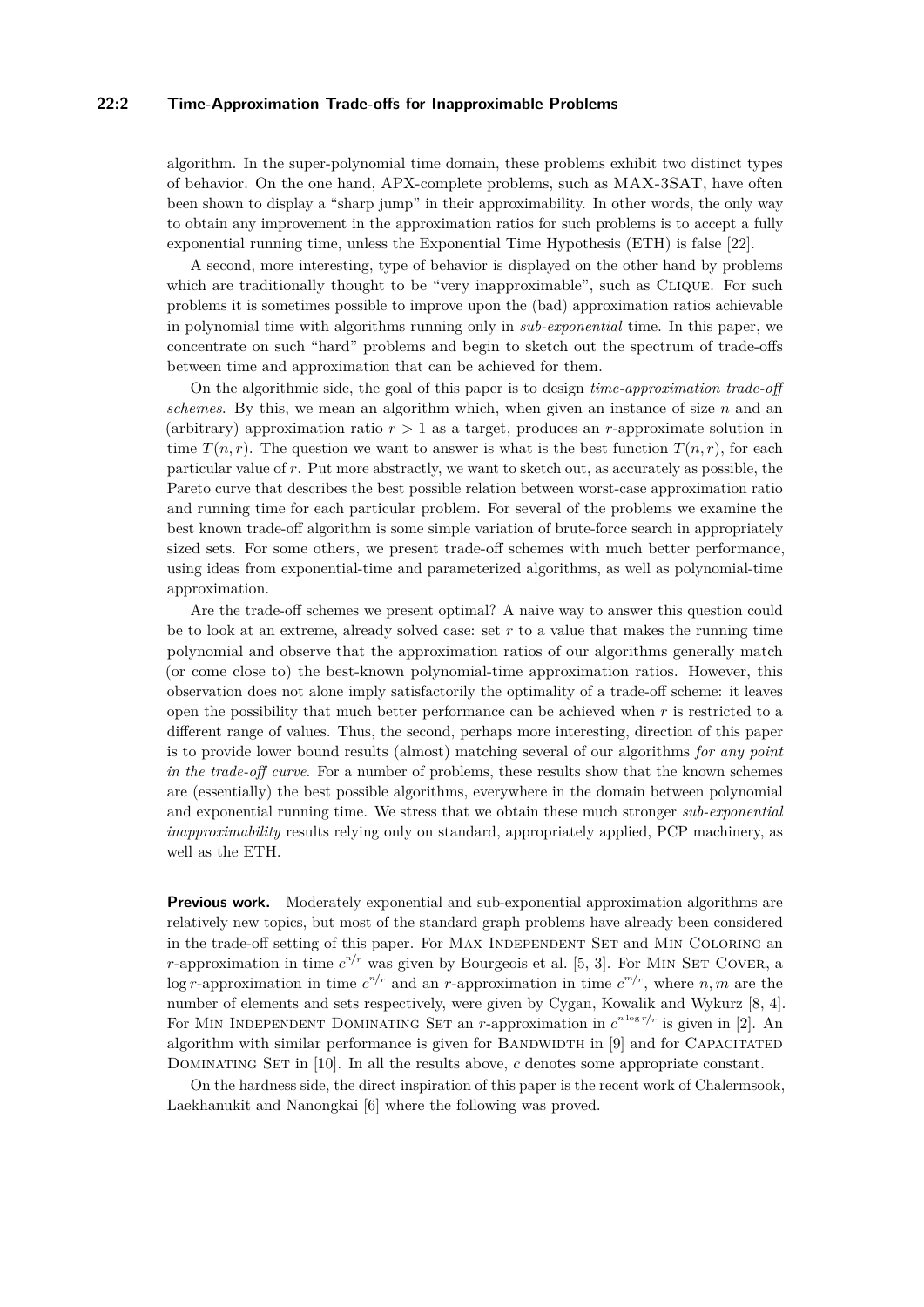<span id="page-2-0"></span>**► Theorem 1** ([\[6\]](#page-11-5)). For all  $\varepsilon > 0$ , for all sufficiently large  $r = O(n^{1/2-\varepsilon})$ , if there exists *an r*-*approximation for* MAX INDEPENDENT SET *running in*  $2^{n^{1-\epsilon}/r^{1+\epsilon}}$  *then there exists a randomized sub-exponential algorithm for* 3-SAT*.*

Theorem [1](#page-2-0) essentially showed that the very simple approximation scheme of [\[5\]](#page-11-0) is probably "optimal", up to an arbitrarily small constant in the second exponent, for a large range of values of *r* (not just for polynomial time). The hardness results we present in this paper follow the same spirit and in fact also rely on the technique of appropriately combining PCP machinery with the ETH, as was done in [\[6\]](#page-11-5). To the best of our knowledge, Max Independent Set and Max Induced Matching (for which similar results are given in [\[6\]](#page-11-5)) are the only problems for which the trade-off curve has been so accurately bounded. The only other problem for which the optimality of a trade-off scheme has been investigated is Min SET COVER. For this problem the work of Moshkovitz [\[21\]](#page-12-3) and Dinur and Steurer [\[12\]](#page-12-4) showed that there is a constant  $c > 0$  such that  $\log r$ -approximating MIN SET COVER requires time  $2^{(n/r)^c}$ . It is not yet known if this constant *c* can be brought arbitrarily close to 1.

#### **Summary of results**

In this paper we want to give upper and lower bound results for trade-off schemes that match as well as the algorithm of  $[5]$  and Theorem [1](#page-2-0) do for MAX INDEPENDENT SET; we achieve this for several problems (all of them are defined in Appendix).

- For MIN INDEPENDENT DOMINATING SET, there is no *r*-approximation in  $2^{n^{1-\epsilon}/r^{1+\epsilon}}$ for any *r*, unless the *deterministic* ETH fails. This result is achieved with a direct reduction from a quasi-linear PCP and is stronger than the corresponding result for Max INDEPENDENT SET (Theorem [1\)](#page-2-0) in that the reduction is deterministic and works for all  $r$ .
- For MAX INDUCED PATH, there is no *r*-approximation in  $2^{o(n/r)}$  for any  $r < n$ , unless the deterministic ETH fails. This is shown with a direct reduction from 3-SAT, which gives a sharper running time lower bound. For MAX INDUCED TREE and FOREST we show hardness results similar to Theorem [1](#page-2-0) by reducing from MAX INDEPENDENT SET.
- $F$  and  $F$  approximate to the otem that reducing non-max research set  $F$ .<br>For MAX MINIMAL VERTEX COVER we give a scheme that returns a  $\sqrt{r}$ -approximation in time  $c^{n/r}$ , for any  $r > 1$ . We complement this with a reduction from MAX INDEPENDENT SET which establishes that a  $\sqrt{r}$ -approximation in time  $2^{n^{1-\epsilon}/r^{1+\epsilon}}$  (for any *r*) would disprove the randomized ETH.
- For M<sub>IN</sub> ATSP we adapt the classical log *n*-approximation into a log *r*-approximation in  $c^{n/r}$ . For MAX GRUNDY COLORING we give a simple *r*-approximation in  $c^{n/r}$ . For both problems membership in APX is still an open problem.
- $\blacksquare$  Finally, we consider MIN SET COVER. Its approximability in terms of *m* is poorly understood, even in polynomial time. With a simple refinement of an argument given in [\[23\]](#page-12-5) we show how to obtain for any  $\delta > 0$  an  $m^{\delta}$ -approximation in quasi-polynomial time 2 log(1−*δ*)*/δ <sup>n</sup>*. We also observe that, if the ETH and the Projection Games Conjecture [\[21\]](#page-12-3) are true, there exists  $c > 0$  such that  $m^c$ -approximation cannot be achieved in polynomial time. This would imply that the approximability of MIN SET COVER changes dramatically from polynomial to quasi-polynomial time. The only other problem which we know to exhibit this behavior is GRAPH PRICING [\[6\]](#page-11-5).

#### **2 Preliminaries and Baseline Results**

# **Algorithms**

In this paper we consider time-approximation trade-off schemes. Such a scheme is an algorithm that, given an input of size  $n$  and a parameter  $r$ , produces an  $r$ -approximate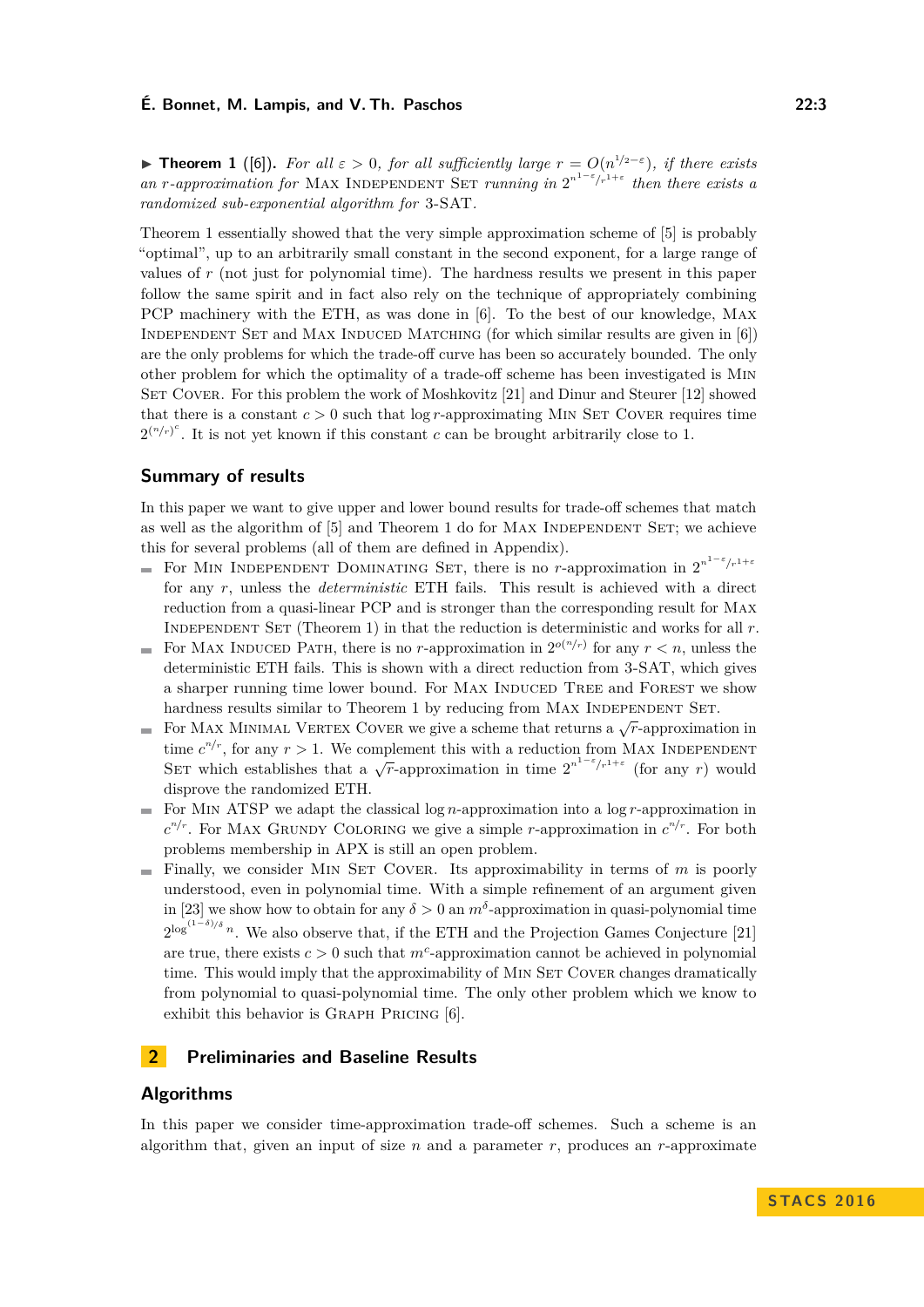## **22:4 Time-Approximation Trade-offs for Inapproximable Problems**

solution (that is, a solution guaranteed to be at most a factor *r* away from optimal) in time  $T(n,r)$ . Sometimes we will overload notation and allow trade-off schemes to have an approximation ratio that is some other function of *r*, if this makes the function  $T(n,r)$ simpler. We begin with an easy, generic, such scheme, that simply checks all subsets of a certain size.

<span id="page-3-0"></span>I **Theorem 2.** *Let* Π *be an optimization problem on graphs, for which the solution is a set of vertices and feasibility of a solution can be verified in polynomial time. Suppose that* Π *satisfies one of the following sets of conditions:*

- **1.** *The objective is* min *and some solution can be produced in polynomial time.*
- **2.** *The objective is* max *and for any feasible solution S there exists*  $u \in S$  *such that*  $S \setminus \{u\}$ *is also feasible (weak monotonicity).*

*Then, for any*  $r > 1$  *(that may depend on the order n of the input) there exists an rapproximation for*  $\Pi$  *running in time*  $O^*((er)^{n/r})$ *.* 

**Proof.** The algorithm simply tries all sets of vertices of size up to  $n/r$ . These are at most  $n/r \binom{n}{r} = O^*( (er)^{n/r})$ . Each set is checked for feasibility and the best feasible set is picked. In the case of minimization problems, either we will find the optimal solution, or all solutions contain at least  $n/r$  vertices, so an arbitrary solution (which can be produced in polynomial) time) is an *r*-approximation. In the case of maximization, the weak monotonicity condition ensures that there always exists a feasible solution of size at most  $n/r$ .

Because of Theorem [2,](#page-3-0) we will treat this kind of qualitative trade-off performance (*r* approximation in time exponential in  $n \log r / r$  as a "baseline". It is, however, not trivial if this performance can be achieved for other types of graph problems (e.g. ordering problems). Let us also note that, for maximization problems that satisfy strong monotonicity (all subsets of a feasible solution are feasible) the running time of Theorem [2](#page-3-0) can be improved to  $O^*(2^{n/r})$  [\[5\]](#page-11-0).

# **Hardness**

The Exponential Time Hypothesis (ETH) [\[16\]](#page-12-6) is the assumption that there is no  $2^{o(n)}$ . algorithm that decides 3-SAT instances of size *n*. All of our hardness results rely on the ETH or the (stronger) randomized ETH, which states the same for randomized algorithms.

For most of our hardness results we also make use of known quasi-linear PCP constructions. Such constructions reduce 3-SAT instances of size *n* into CSPs with size  $n \log^{O(1)} n$ , so that there is a gap between satisfiable and unsatisfiable instances. Assuming the ETH, these constructions give a problem that cannot be approximated in time  $2^{O(n/\log^{O(1)} n)}$  which we often prefer to write as  $2^{n^{1-\epsilon}}$ , though this makes the lower bound slightly weaker. We note that, because of the poly-logarithmic factor added by even the most efficient known PCPs, current techniques are often unable to distinguish between whether the optimal running time for *r*-approximating a problem is, say  $2^{n/r}$  or  $r^{n/r}$ . The existence of linear PCPs, which at the moment is open, could help further our understanding in this direction. To make the sections of this paper more independent, we will cite the PCP theorems we use as needed.

# **3 Min Independent Dominating Set**

The result of this section is a reduction showing that for MIN INDEPENDENT DOMINATING SET, no trade-off scheme can significantly beat the baseline performance of Theorem [2,](#page-3-0) which qualitatively matches the best known scheme for this problem [\[2\]](#page-11-4). Thus, in a sense Min Independent Dominating Set is an "inapproximable" problem in sub-exponential time.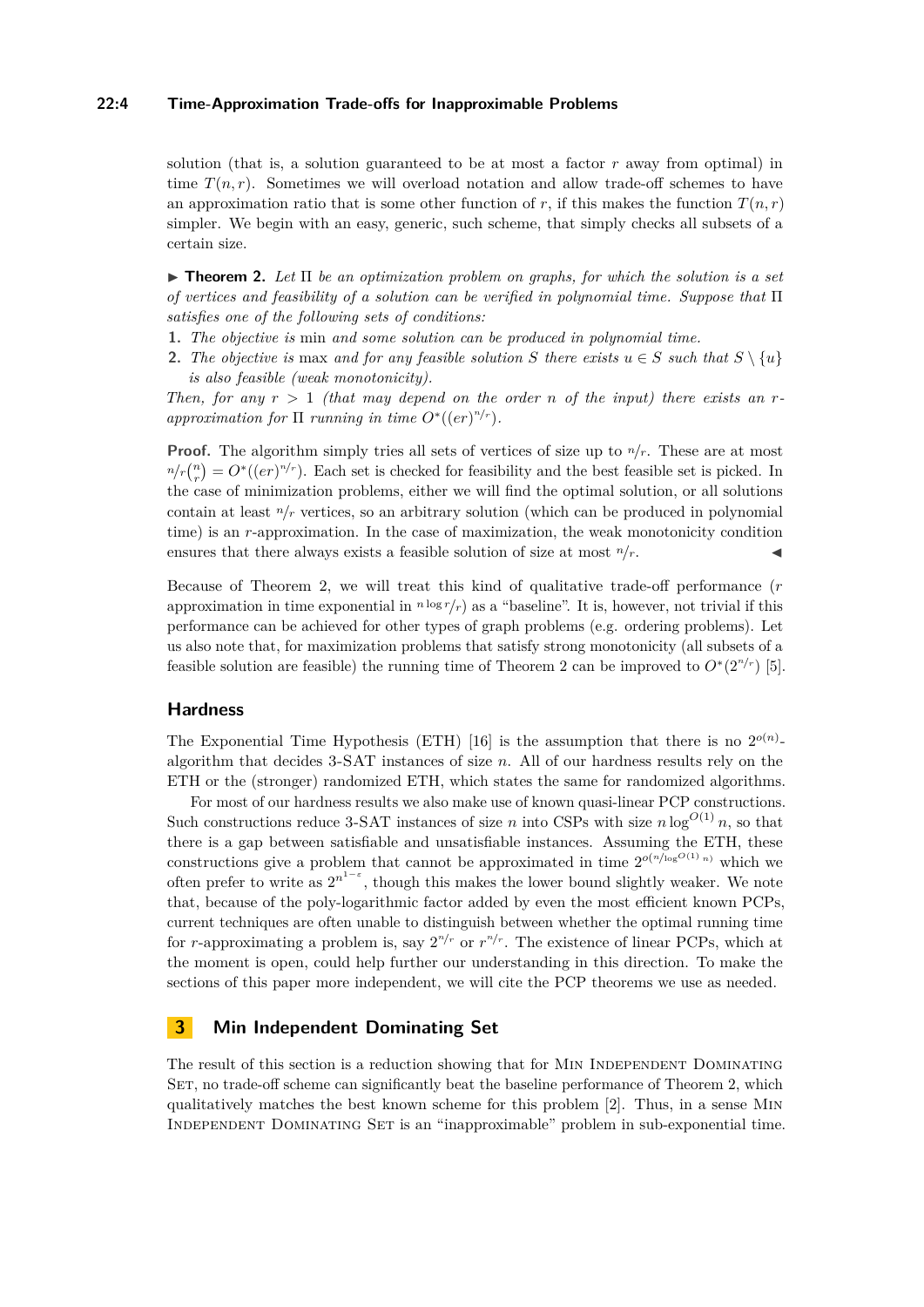Interestingly, Min Independent Dominating Set was among the first problems to be shown to be inapproximable in both polynomial time [\[15\]](#page-12-7) and FPT time [\[13\]](#page-12-8).

To show our hardness result, we will need an almost linear PCP construction with perfect completeness. Such a PCP was given by Dinur [\[11\]](#page-12-9).

**Example 3** ([\[11\]](#page-12-9), Lemma 8.3). *There exist constants*  $c_1, c_2 > 0$  *and a polynomial time reduction that transforms any SAT instance*  $\phi$  *on n variables with*  $m = O(n)$  *clauses, into a constraint graph*  $G = \langle (V, E), \Sigma, \mathcal{C} \rangle$  *such that:* 

 $|V| + |E| \le n(\log n)^{c_1}$  *and*  $\Sigma$  *is of constant size.* 

 $\blacksquare$  *If*  $\phi$  *is satisfiable, then UNSAT*(*G*) = 0*.* 

*If*  $\phi$  *is not satisfiable, then UNSAT*(*G*)  $\geq$  <sup>1</sup>/(log *n*)<sup>*c*2</sup>.

Let us recall the relevant definitions from [\[11\]](#page-12-9). A constraint graph is a CSP whose variables are the vertices of *G* and take values over Σ. All constraints have arity 2 and correspond to the edges of  $E$ ; with each constraint  $C_e$  we associate a set of satisfying assignments from  $\Sigma^2$ . UNSAT(*G*) is the fraction of unsatisfied constraints that correspond to the optimal assignment to *V*. Observe that we only need here a PCP theorem where  $UNSAT(G)$  is at least inverse poly-logarithmic in *n* (rather than constant). The important property we need for our reduction is perfect completeness (that is,  $UNSAT(G) = 0$  in the YES case).

**Findment 4.** *Under ETH, for any*  $\varepsilon > 0$  *and*  $r \leq n$ *, an r-approximation for* MIN INDEPENDENT DOMINATING SET *cannot take time*  $O^*(2^{n^{1-\epsilon}/r^{1+\epsilon}})$ *.* 

**Proof.** Let  $G = \langle (V, E), \Sigma, \mathcal{C} = \{C_e : e \in E\} \rangle$  be the constraint graph obtained from any SAT formula  $\phi$ , applying the above lemma. Let  $s = |\Sigma|$ ,  $n = |V|$  and  $m = |E|$ . We define an instance  $G' = (V', E')$  of MIN INDEPENDENT DOMINATING SET in the following way. For each vertex  $v \in V$  and  $a \in \Sigma$ , we add a vertex  $w_{v,a}$  in  $V'$ . For each v, the *s* vertices  $w_{v,1}, w_{v,2}, \ldots, w_{v,s}$  are pairwise linked in *G*<sup> $\prime$ </sup> together with a dummy vertex  $w_{v,0}$  and form a clique denoted by  $C_v$ . The idea would naturally be that taking  $w_{v,a}$  in the independent dominating set corresponds to coloring *v* by *a*. For each edge  $e = uv \in E$ , and for each satisfying assignment  $(i, j) \in C_e$  we add an independent set  $I_{e,(i,j)}$  of  $r'$  vertices in  $V'$  (for some  $r'$  that will be specified later), we link  $w_{u,i}$  to all the vertices of the independent sets  $I_{e,(i',j')}$  where  $i' \in \Sigma \setminus \{i\}$  (and  $j' \in \Sigma$ ), and we link  $w_{v,j}$  to all the vertices of the independent sets  $I_{e,(i',j')}$  where  $(i',j) \in C_e$ . We finally add, for each edge  $e = uv$ , an independent set  $I_e$ of r' vertices, and we link  $w_{u,i}$  to all the vertices of  $I_e$  if there is a pair  $(i,j) \in C_e$  for some  $j \in \Sigma$ .

If  $\phi$  is satisfiable, then UNSAT(*G*) = 0, so there is a coloring  $c: V \to \Sigma$  satisfying all the edges. Thus,  $\bigcup_{v \in V} \{w_{v,c(v)}\}$  is an independent dominating set of size *n*. It is independent since there is no edge between  $w_{v,a}$  and  $w_{v',a'}$  whenever  $v \neq v'$ . It dominates  $\bigcup_{v \in V} C_v$ since one vertex is taken per clique. It also dominates  $I<sub>e</sub>$  for every edge  $e$ , by construction. We finally have to show that all the independent sets  $I_{uv,(i,j)}$  are dominated. If  $c(u) \neq i$ , then  $I_{uv,(i,j)}$  is dominated by  $w_{u,c(u)}$  (since  $(c(u), c(v)) \in C_e$ ). We now assume that  $c(u) = i$ . Then  $I_{uv,(i,j)}$  is dominated by  $w_{v,c(v)}$ , since  $(c(u), c(v)) \in C_e$ .

If  $\phi$  is not satisfiable, then UNSAT $(G) \geq 1/(log n)^{c_2}$ . Any independent dominating set *S* has to take one vertex per clique  $C_v$  (to dominate the dummy vertex  $w_{v,0}$ ). Let A be  $S \cap \bigcup_{v \in V} C_v$ , and let  $c: V \to \Sigma$  be the coloring corresponding to *A*. Coloring *c* does not satisfy at least  $m/(\log n)^{c_2}$  edges. Let  $E'' \subseteq E$  be the set of unsatisfied edges. For each edge  $e = uv \in E''$ , let us show that at least one independent set of the form  $I_{uv,(i,j)}$  is not dominated by *A*. We may first observe that  $I_{uv,(i,j)}$  can only be dominated by  $w_{u,c(u)}$ or by  $w_{v,c(v)}$ . If there is no pair  $(c(u), j') \in C_e$  for any j', then  $I_e$  is not dominated by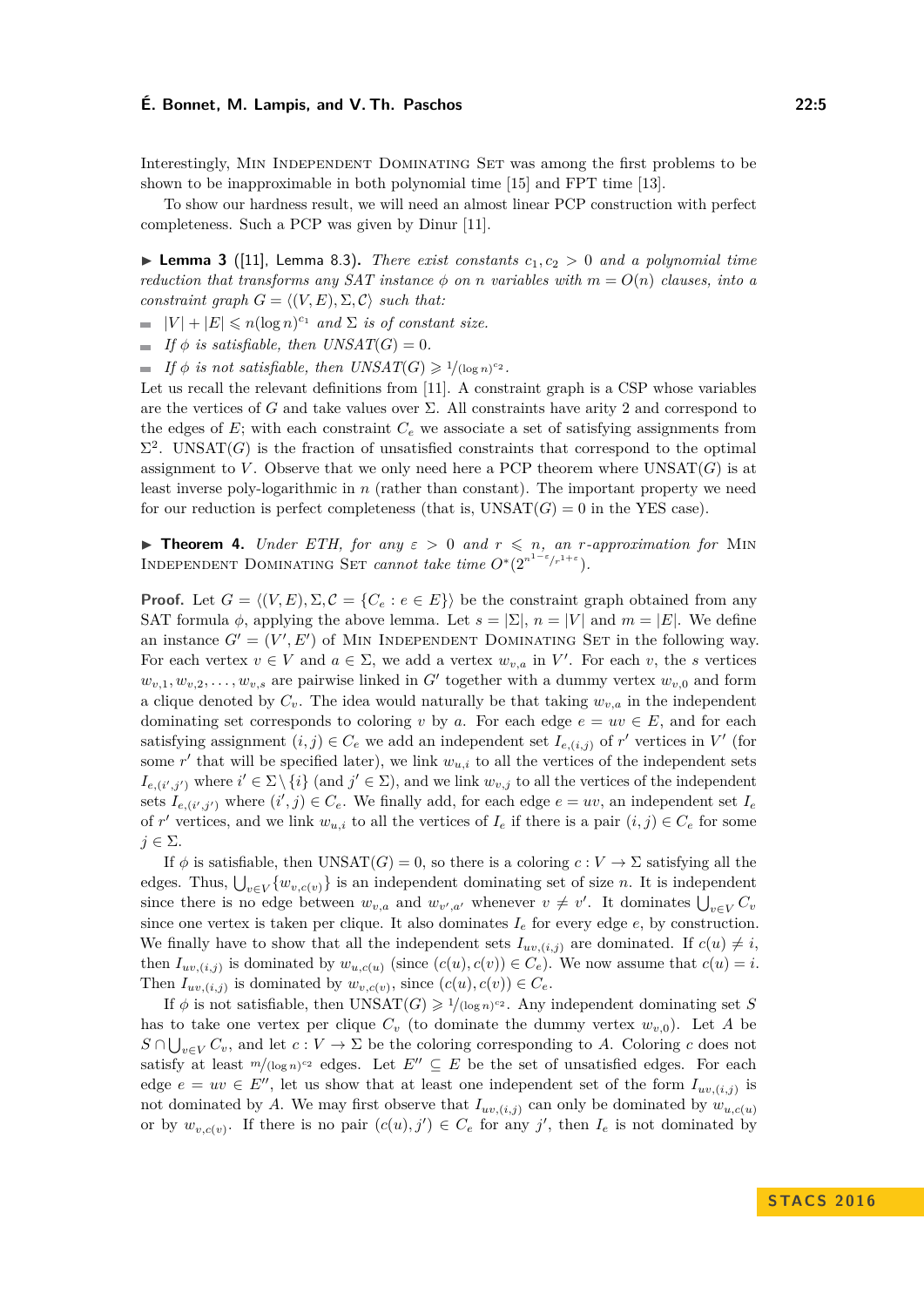#### **22:6 Time-Approximation Trade-offs for Inapproximable Problems**

construction. If there is a pair  $(c(u), j') \in C_e$  for some *j'*, then  $I_{e,(c(u), j')}$  is not dominated by  $w_{u,c(u)}$  by construction, and is not dominated by  $w_{v,c(v)}$  since  $(c(u), c(v)) \notin C_e$ .

The only way of dominating those independent sets is to add to the solution all the vertices composing them, so a minimum independent dominating set is of size at least  $n + r'm/(\log n)^{c_2} \geq r'n(\log n)^{c_1}/(\log n)^{c_2} = rn$  setting  $r' = r(\log n)^{c_2}/(\log n)^{c_1}$ .

An r'-approximation for MIN INDEPENDENT DOMINATING SET can therefore decide the satisfiability of  $\phi$ . The number of vertices in the instance of MIN INDEPENDENT DOMINATING SET is  $n' = |V'| \leq (s+1)n + r'm(s^2+1) = O(nr'(\log n)^{c_1})$ . So, for any  $\varepsilon > 0$ , if the r'-approximation algorithm for MIN INDEPENDENT DOMINATING SET runs in time  $O^*(2^{n^{1-\epsilon}/r^{1+\epsilon}})$ , it contradicts ETH. Renaming *r*' by *r* and *n*' by *n*, an *r*-approximation would not be possible in time  $O^*(2^{n^{1-\epsilon}/r^{1+\epsilon}})$ , for any  $\varepsilon > 0$  and  $r \leq n$ .

## **4 Max Minimal Vertex Cover**

In this section we deal with the MAX MINIMAL VERTEX COVER problem, which is the dual of MIN INDEPENDENT DOMINATING SET (which is also known as MINIMUM MAXIMAL INDEPENDENT SET). Interestingly, this turns out to be (so far) the only problem for which its time-approximation trade-off curve can be well-determined, while being far from the baseline performance of Theorem [2.](#page-3-0) To show this result we first present an approximation scheme that relies on a classic idea from parameterized complexity: the exploitation of a small vertex cover.

**Fineorem 5.** For any r such that  $1 < r \leq \sqrt{n}$ , MAX MINIMAL VERTEX COVER *is*  $r$ *-approximable in time*  $O^*(2^{3n/r^2})$ *.* 

**Proof.** Our *r*-approximation algorithm begins by calculating a maximal matching *M* of the input graph. If  $|M| \geq n/r$  then the algorithm simply outputs any arbitrary minimal vertex cover of *G*. The solution, being a valid vertex cover, must have size at least  $|M| \ge n/r$ , and is therefore an *r*-approximation.

Otherwise, we partition the edges of *M* into *r* equal-sized groups arbitrarily. Let  $V_i$ , 1  $i \leq r$  be the set of vertices matched by the edges in group *i*. By the bound on the size of *M* we have that  $|V_i| \leq 2n/r^2$ . We use *L* to denote the set of vertices unmatched by *M*. Note that *L* is of course an independent set.

The basic building block of our algorithm is a procedure which, given an independent set *I*, builds a minimal vertex cover of *G* that does not contain any vertices of *I*. This can be done in polynomial time by first selecting  $V \setminus I$  as a vertex cover of *G*, and then repeatedly removing from the cover redundant vertices one by one, until the solution is minimal. It is worthy of note here that this procedure guarantees the construction of a minimal vertex cover with size at least  $|N(I)|$ , where  $N(I)$  is the set of vertices with a neighbor in *I*.

The algorithm now proceeds as follows: for each  $i \in \{1, ..., r\}$  we iterate through all sets  $S \subset V_i$  such that *S* is an independent set. For each such *S* we initially build the set  $S' := S \cup (L \setminus N(S))$ . In words, we add to *S* all its non-neighbors from *L* to obtain *S*<sup>'</sup>, which is thus also an independent set. The algorithm then builds a minimal vertex cover of size at least  $|N(S')|$  using the procedure of the previous paragraph. In the end we select the largest of the covers produced in this way.

The algorithm has the claimed running time. The number of independent sets contained in  $V_i$  is at most  $2^{3n/r^2}$ , since  $G[V_i]$  has at most  $2n/r^2$  vertices and contains a perfect matching. Everything else takes polynomial time.

Let us therefore check the approximation ratio. Fix an optimal solution and let  $R_i$ ,  $i \in$  $\{1, \ldots, r\}$  be the set of vertices of  $V_i$  not selected by this solution. Also, let  $R_L$  be the vertices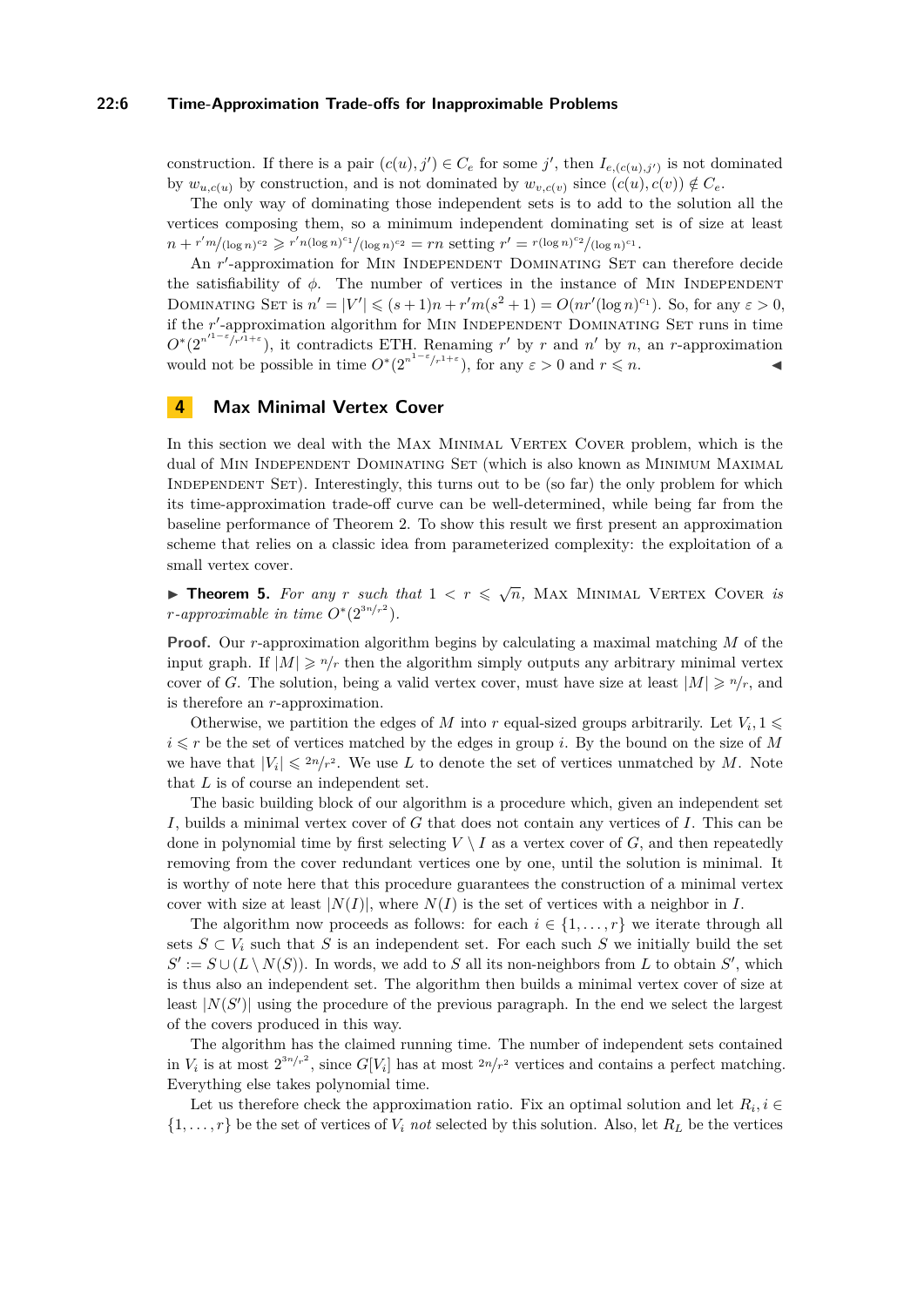of *L* not selected by the solution. Observe that  $R := R_L \cup \bigcup_{1 \leqslant i \leqslant r} R_i$  is an independent set, and the solution has size opt =  $|N(R)|$ , because all vertices of the solution must have an unselected neighbor.

Observe now that there must exist an  $i \in \{1, ..., r\}$  such that  $|N(R_i \cup R_L)| \geq |N(R)|/r$ . This is a consequence of the fact that for any two sets  $I_1, I_2$  such that  $I_1 \cup I_2$  is independent we have  $N(I_1 \cup I_2) = N(I_1) \cup N(I_2)$ . Now, since the algorithm iterated through all independent sets in  $V_i$ , it must have tried the set  $S := R_i$ . From this it built the independent set  $S' := R_i \cup (L \setminus N(R_i))$ . Observe that  $S' \supseteq R_i \cup R_L$ , because  $R_L$  does not contain any neighbors of  $R_i$ . It follows that  $|N(S')|\geq |N(R_i\cup R_L)|$ . Since the solution produced has size at least  $|N(S')|$  we get the promised approximation ratio.

The corresponding hardness result consists of a reduction from the MAX INDEPENDENT SET instances constructed in Theorem [1.](#page-2-0)

<span id="page-6-0"></span>**► Theorem 6.** *Under randomized ETH, for any*  $\varepsilon > 0$  *and*  $r \leq n^{1/2-\varepsilon}$ , *no r-approximation for* MAX MINIMAL VERTEX COVER *can take time*  $O^*(2^{n^{1-\varepsilon}/r^{2+\varepsilon}})$ *.* 

The reduction is from MAX INDEPENDENT SET. However, we will need to rely on the structure of the instances produced for Theorem [1](#page-2-0) in [\[6\]](#page-11-5). We restate here the relevant theorem:

**► Theorem 7** ([\[6\]](#page-11-5), Theorem 5.2). For any sufficiently small  $\varepsilon > 0$  and any  $r \leq n^{1/2-\varepsilon}$ , there *is a randomized polynomial reduction, which, from an instance of* SAT *φ on n variables, builds a graph G* with  $n^{1+\epsilon}r^{1+\epsilon}$  vertices such that with high probability:

*If*  $\phi$  *is a YES-instance, then*  $\alpha(G) \geq n^{1+\epsilon}r$ .

*If*  $\phi$  *is a NO-instance, then*  $\alpha(G) \leq n^{1+\epsilon} r^{2\epsilon}$ .

**Theorem [6.](#page-6-0)** Let  $\phi$  be any instance of SAT and  $G = (V, E)$  be the graph built from  $\phi$  with the reduction of Theorem 5.2 in [\[6\]](#page-11-5). Keeping the same notation, we add  $\lceil r \rceil$  pendant vertices to each vertex of  $G$  and we call this new graph  $G'$ . The best solution for MAX MINIMAL VERTEX COVER in  $G'$  is to fix a maximum independent set  $I$  of  $G$  and to take the  $\lceil r \rceil$ pendant vertices to each vertices of *I*, plus the vertices of  $V \setminus I$ . This is true since  $\lceil r \rceil$  is at least 1. Let opt be the size of a largest minimal vertex cover.

If  $\phi$  is a YES-instance, then  $\alpha(G) \geq n^{1+\epsilon}r$ , and opt  $> n^{1+\epsilon}r^2$ . If  $\phi$  is a NO-instance, then  $\alpha(G) \leq n^{1+\varepsilon}r^{2\varepsilon}$ , and opt  $\langle n^{1+\varepsilon}r^{1+2\varepsilon}+n^{1+\varepsilon}r^{1+\varepsilon}\rangle \langle 2n^{1+\varepsilon}r^{1+2\varepsilon}$ . Therefore, an approximation with ratio  $r' = r^{1-2\varepsilon}/2$  for MAX MINIMAL VERTEX COVER would permit to solve SAT. Assuming ETH, this cannot take time  $2^{o(n)}$ .

As  $n' := |V(G')| = n^{1+\epsilon}r^{2+\epsilon}$ , such an approximation would not be possible in time  $2^{n^{1-\epsilon}/r^{2+\epsilon}}$ . Renaming *r'* by *r* and *n'* by *n*, an *r*-approximation would not be possible in time  $O<sup>*</sup>(2<sup>*n*1−ε</sup>/*r*²+6*ε*$  $\blacksquare$ ).

# **5 Induced Path, Tree and Forest**

In this section we study the MAX INDUCED PATH, TREE and FOREST problems, where we are looking for the largest set of vertices inducing a graph of the respective type. These are all hard to approximate in polynomial time [\[17,](#page-12-10) [20\]](#page-12-11), and we observe that an easy reduction from MAX INDEPENDENT SET shows that the generic scheme of Theorem [2](#page-3-0) is almost tight in sub-exponential time for the latter two. However, the most interesting result of this section is a direct reduction we present from 3-SAT to MAX INDUCED PATH. This reduction allows us to establish inapproximability for this problem *without* the PCP theorem, thus eliminating the  $\varepsilon$  from the running time lower bound.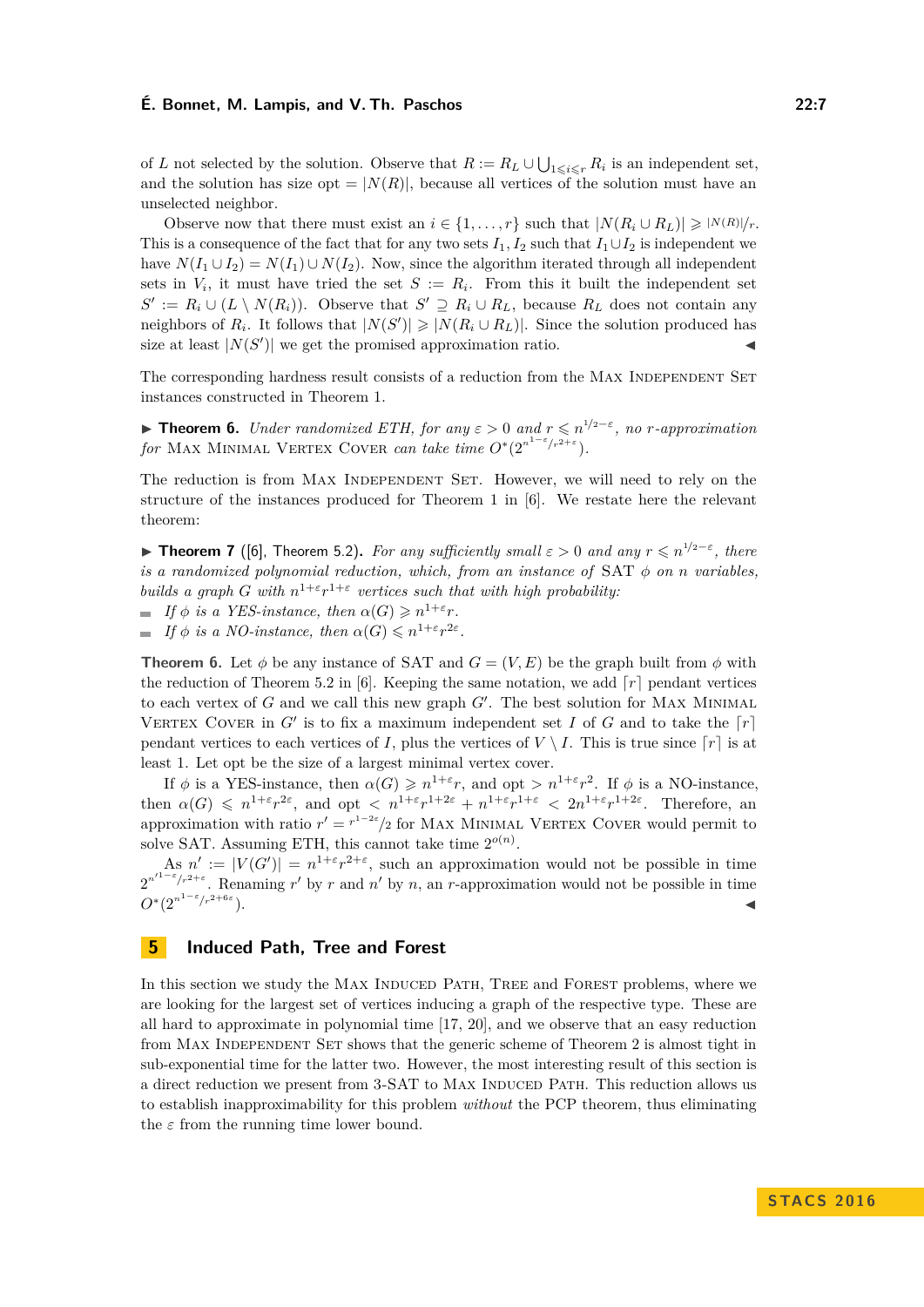## **22:8 Time-Approximation Trade-offs for Inapproximable Problems**



**Figure 1** The graph *H*<sub>1</sub> built for the instance  $\{x_1 \vee \neg x_2 \vee x_3, x_1 \vee x_2 \vee \neg x_3, \neg x_1 \vee x_2 \vee \neg x_4, x_2 \vee \neg x_4\}$ ¬*x*<sup>3</sup> ∨ *x*4}. *G* is obtained by laying end to end *r* copies of *H*1. The rectangle boxes are the cliques  $C_i^j$ , and the contradicting edges are not shown. An induced path with  $2m$  vertices is represented in gray and can be extended into one with 2*rm* vertices in *G* (the formula being satisfiable).

**► Theorem 8.** *Under ETH, for any*  $\epsilon$  > 0 *and sufficiently large*  $r \leq n^{1/2-\epsilon}$ , *an*  $r$ *approximation for* Max Induced Forest *or* Max Induced Tree *cannot take time*  $2^{n^{1-\varepsilon}/r^{1+\varepsilon}}$ .

**Proof.** For MAX INDUCED FOREST we simply observe that, if  $\alpha(G)$  is the size of the largest independent set of a graph, the largest induced forest has size between  $\alpha(G)$  (since an independent set is a forest) and  $2\alpha(G)$  (since forests are bipartite). The result then follows from Theorem [1.](#page-2-0)

For MAX INDUCED TREE, we repeat the same argument, after adding a universal vertex connected to everything to the instances of MAX INDEPENDENT SET of Theorem [1.](#page-2-0)

**► Theorem 9.** *Under ETH, for any*  $\varepsilon > 0$  *and*  $r \le n^{1-\varepsilon}$ , *an r-approximation for* MAX INDUCED PATH *cannot take time*  $2^{o(n/r)}$ .

**Proof.** Let  $\phi$  be any instance of 3-SAT. For any positive integer r, we build an instance graph *G* of MAX INDUCED PATH in the following way. For each clause  $C_i$  ( $i \in [m]$ ) we add seven vertices  $v_{i,1}^1, v_{i,2}^1, \ldots, v_{i,7}^1$  which form a clique  $C_i^1$  and correspond to the seven partial assignments of the three literals of  $C_i$  satisfying the clause (if there is only two literals, then there is only three vertices in the clique). We add *m* vertices  $v_1^1, v_2^1, \ldots, v_m^1$ , and for all  $i \in [2, m]$ , we link  $v_i^1$  to all the vertices of the cliques  $C_{i-1}^1$  and all the vertices of the cliques  $C_i^1$ . Vertex  $v_1^1$  is only linked to all the vertices of  $C_1^1$ . The graph defined at this point is called *H*<sub>1</sub>. We make  $r - 1$  copies of *H*<sub>1</sub>, denoted by *H*<sub>2</sub>, ..., *H<sub>r</sub>*. For each  $j \in [2, r]$ , the vertices of  $H_j$  are analogously denoted by  $v_{i,1}^j, v_{i,2}^j, \ldots, v_{i,7}^j$  (vertices in the clique  $C_i^j$ corresponding to the clause  $C_i$ ) and  $v_i^j$ . For each  $j \in [2, r]$ , we link vertex  $v_1^j$  to all the vertices of the clique  $C_m^{j-1}$ , and we add an edge between any two vertices corresponding to contradicting partial assignments, that is assignments attributing different truth values to the same variable (even if those vertices are in distinct  $H_i$ s). We call such an edge a *contradicting edge*. The edges within the cliques  $C_i^j$  can be seen as contradicting edges, but we will not call them so.

If  $\phi$  is satisfiable, let  $\tau$  be a truth assignment. Let *S* be the set of the *rm* vertices in cliques  $C_i^j$  agreeing with  $\tau$  (exactly one vertex per clique). The graph induced by *P* =  $\bigcup_{1 \leq i \leq m, 1 \leq j \leq r} \{v_i^j\}$  ∪ *S* is a path with 2*rm* vertices. Indeed,  $\forall i \in [2, m], j \in [r]$ , the degree of  $v_i^j$  in  $G[P]$  is 2, since  $|P \cap C_i^j| = 1$  and  $|P \cap C_{i-1}^j| = 1$ . And,  $\forall j \in [2, r]$ , the degree of  $v_1^j$  in  $G[P]$  is 2, since  $|P \cap C_1^j| = 1$  and  $|P \cap C_m^{j-1}| = 1$ . Vertex  $v_1^1$  has only degree 1 (one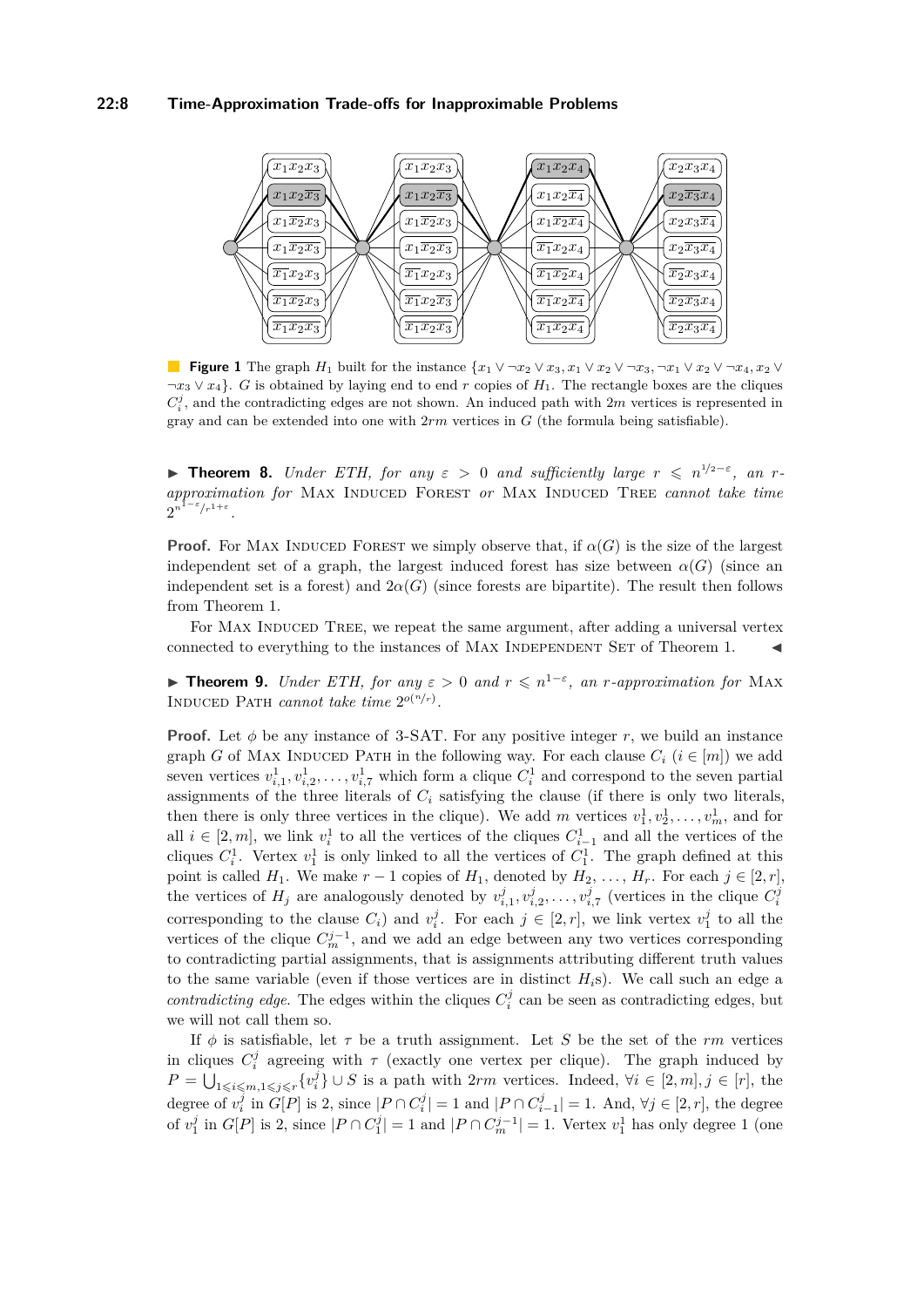vertex in  $C_1^1$  and is one endpoint of the path. The degree of the vertices of *S* in  $G[P]$  is also 2, since by construction there is no contradicting edge in the graph induced by *P*. So,  $\forall i \in [1, m-1], j \in [r]$ , the only two neighbors of the unique vertex in  $S \cap C_i^j$  are  $v_i^j$  and  $v_{i+1}^j$ . And,  $\forall j \in [r-1]$ , the only two neighbors of the unique vertex in  $S \cap C_m^j$  are  $v_m^j$  and  $v_1^{j+1}$ . The degree in  $G[P]$  of the unique vertex in  $S \cap C_m^r$  is only 1; it is the other endpoint of the path.

For each  $i \in [m]$ , we call *column*  $R_i$  the union of the *r* cliques  $C_i^1, C_i^2, \ldots, C_i^r$ . Assume there is an induced path  $G[Q]$  such that for some column  $R_i$ ,  $|Q \cap R_i| \geq 6$ . So there are at least four vertices  $u_1, u_2, u_3, u_4$  which are in  $Q \cap R_i$  and are not one of the two endpoints of *G*[*Q*]. We set  $U = \{u_1, u_2, u_3, u_4\}$ . We say that two vertices in the cliques  $C_i^j$  agree if they represent non contradicting (or *compatible*) partial assignment. We observe that two vertices in the same column  $R_i$  agree iff they represent the same partial assignment. First, we can show that all the vertices in *U* have to agree with some other vertex. If one vertex  $u \in U$ does not agree with any of the other vertices in *U*, then *u* has degree at least 3 in *G*[*Q*] (there are three contradicting edges linking *u* to  $U \setminus \{u\}$ ) which is not possible in a path. So, any vertex in *U* should agree with at least one vertex in  $U \setminus \{u\}$ . The first possibility is that there are two pairs  $(u, v)$  and  $(w, x)$  of vertices spanning U, such that the vertices agree within their pair but the two pairs do not agree. But that would create a cycle *uwvx*. The only remaining possibility is that all the vertices in *U* agree. As those vertices are in the same column, they even represent the *same* partial assignment.

Now, we will describe the path induced by *Q* by necessary conditions and derive that the formula is satisfiable. Let  $u_5$  and  $u_6$  be two vertices in  $(Q \cap R_i) \setminus U$ , and  $W = U \cup \{u_5, u_6\}$ . We observe that  $u_5$  and  $u_6$  should agree with the vertices of U, otherwise their degree in  $G[Q]$ would be at least 4. So, all the vertices in *W* (pairwise) agree. The vertices of *W* are in pairwise distinct copies  $H_i$ s. Hence, there are at least 4 copies denoted by  $H_{a_1}, H_{a_2}, H_{a_3}, H_{a_4}$ which contain a vertex of *W* and *do not* contain an endpoint of  $G[Q]$ . Let  $v_{i,h}^{a_1}$  be the unique vertex in  $W \cap H_{a_1}$ . By the previous remarks,  $\forall p \in \{2,3,4\}$ ,  $v_{i,h}^{\hat{a}_p}$  is the unique vertex in  $W \cap H_{a_p}$ . For each  $p \in [4]$ , the two neighbors of  $v_{i,h}^{a_p}$  in  $G[Q]$  have to be  $v_i^{a_p}$  and  $v_{i+1}^{a_p}$ . Vertex  $v_i^u$  $a_p$  cannot incident to a contradicting edge, otherwise it would create a vertex of degree at least 4 in the path. At its turn, vertex  $v_{i+1}^{a_p}$  has degree 2 in  $G[Q]$ , and its second neighbor has to be in the clique  $C_{i+1}^{a_p}$  (if its second neighbor was also in  $C_i^{a_p}$ , it would form a triangle). Let  $w_{p,i+1}$  be the unique vertex in  $C_{i+1}^{a_p} \cap Q$ . By the same arguments as before,  $w_{1,i+1}, w_{2,i+1}, w_{3,i+1}$ , and  $w_{4,i+1}$  should all agree. This way we can extend the four fragments of paths to column  $R_{i+1}$  up to  $R_m$ . Symmetrically, we can extend the fragments of paths to column  $R_{i-1}$  to  $R_1$ . Now, if we just consider the path induced by  $Q \cup H_{a_1}$ , it goes through consistent partial assignments for each clause of the instance. The global assignment, built from all those partial assignments, satisfies all the clauses. So, the contrapositive is, if  $\phi$  is not satisfiable, then for all  $i \in [m]$ ,  $|R_i \cap Q| < 6$ . This implies  $|Q| < 10m$ .

The number of vertices of *G* is 8*rm*. Recall that, under ETH [\[16\]](#page-12-6), 3-SAT is not solvable in  $2^{o(m)}$ . Thus, under ETH, any *r*-approximation for MAX INDUCED PATH cannot take time  $2^{o(n/r)}$ . January 1980, and the control of the control of the control of the control of the control of the control of

# **6 Min ATSP and Grundy Coloring**

#### **6.1 Min ATSP**

In this section we deal with two problems for which the best known hardness of approximation bounds are small constants [\[18,](#page-12-12) [19\]](#page-12-13), but no constant-factor approximation is known. We thus only present some algorithmic results.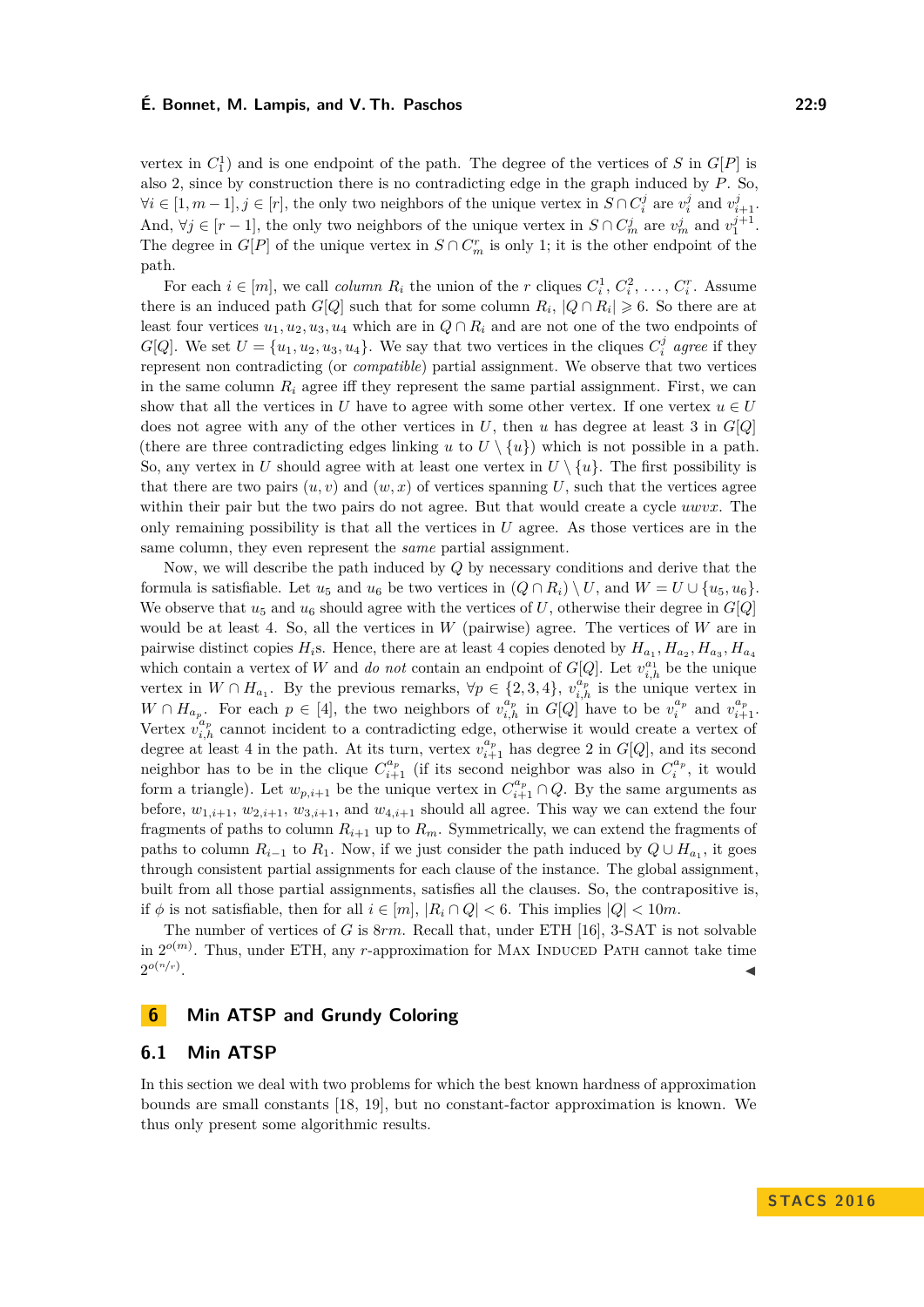#### **22:10 Time-Approximation Trade-offs for Inapproximable Problems**

For Min ATSP, the version of the TSP where we have the triangle inequality but distances may be asymmetric, the best known approximation algorithm has ratio  $O(\log n / \log \log n)$  [\[1\]](#page-11-6). Here, we show that a classical, simpler log *n*-approximation [\[14\]](#page-12-14) can be adapted into an approximation scheme matching its performance in polynomial time. Whether the same can be done for the more recent, improved, algorithm remains as an interesting question.

▶ **Theorem 10.** *For any*  $r \le n$ , MIN ATSP *is* log *r*-*approximable in time*  $O<sup>*</sup>(2<sup>n/r</sup>)$ *.* 

**Proof.** We roughly recall the log *n*-approximation of MIN ATSP detailed in [\[14\]](#page-12-14). The idea is to solve the problem of finding a (vertex-)disjoint union of circuits spanning the graph with minimum weight. This can be expressed as a linear program and therefore it can be solved in polynomial time. Let the circuits be  $C_1, C_2, \ldots, C_h$ . We observe that the total length of the circuits is bounded by opt the optimum value for Min ATSP. We choose arbitrarily a vertex  $v_i$  in each  $C_i$  and recurse on the graph induced by  $\{v_1, v_2, \ldots, v_h\}$ . By the triangle inequality, we can combine a solution of MIN ATSP in  $G[{v_1, v_2, \ldots, v_h}]$  to the circuits  $C_i$ s, and get a solution whose value is bounded by the sum of the lengths of the  $C_i$ <sup>s</sup> plus the value of the solution for  $G[\{v_1, v_2, \ldots, v_h\}]$ , which would be 2opt if we solve  $G[\{v_1, v_2, \ldots, v_h\}]$  to the optimum. In general, the depth of recursion is a bound on the ratio (see [\[14\]](#page-12-14)). At each recursion step, the number of vertices in the remaining graph is at least divided by two. So, after at most log *n* recursions the algorithm terminates, hence the ratio.

Now, we can afford some superpolynomial computations. After log *r* recursions the number of vertices in the remaining graph is no more than  $n/2^{\log r} = n/r$ . We solve optimally this instance by dynamic programming in time  $O^*(2^{n/r})$ . The solution that we output has length smaller than  $\log r \cdot \mathrm{opt}$ .

# **6.2 Grundy Coloring**

MAX GRUNDY COLORING is the problem of ordering the vertices of a graph so that a greedy first-fit coloring applied on that order would use as many colors as possible. Unless NP⊆RP, MAX GRUNDY COLORING admits no PTAS [\[19\]](#page-12-13), but it is unknown if it can be *o*(*n*)-approximated.

Observe that, since this is not a subgraph problem, it is not *a priori* obvious that the baseline trade-off performance of Theorem [2](#page-3-0) can be achieved. However, we give a simple trade-off scheme that does exactly that by reducing the ordering problem to that of finding an appropriate "witness", which is a set of vertices.

 $\triangleright$  **Theorem 11.** For any  $r > 1$ , MAX GRUNDY COLORING *can be r*-approximated in time  $O^*(c^{n \log r/r})$ , for some constant *c*.

**Proof.** Let  $G = (V, E)$  be any instance of MAX GRUNDY COLORING, and r any real value. Here, we call *minimal witness* of *G* achieving color *k*, an induced subgraph *W* of *G* whose grundy number is  $k$ , such that all the induced subgraphs of  $W$  different from  $W$  have strictly smaller grundy numbers.

Let *k* be the grundy number of *G* and *W* be a minimal witness. Let  $C_1 \oplus C_2 \oplus \ldots \oplus C_k$ be a partition of  $V(W)$  corresponding to the color classes in an optimal coloring. Let  $A_1, A_2, \ldots, A_{\lfloor k/r \rfloor}$  be the  $\lfloor k/r \rfloor$  smallest (in terms of number of vertices) color classes among the *C*<sub>i</sub>s. Let  $S = A_1 \oplus A_2 \oplus \ldots \oplus A_{\lfloor k/r \rfloor}$ . Obviously  $|V(W)| \leq n$ , so  $|S| \leq n/r$ .

The algorithm exhausts all the subset of  $n/r$  vertices. For each subset of vertices, we run the exact algorithm running in time  $O<sup>*</sup>(2.246<sup>n</sup>)$  on the corresponding induced subgraph. Thus, the algorithm takes time  $O^*(2^{n \log r}/r^2 \cdot 246^{n/r})$ . As  $|S| \leq n/r$ , the algorithm considers at some point *S* or a superset of *S*. We just have to show that the optimal grundy coloring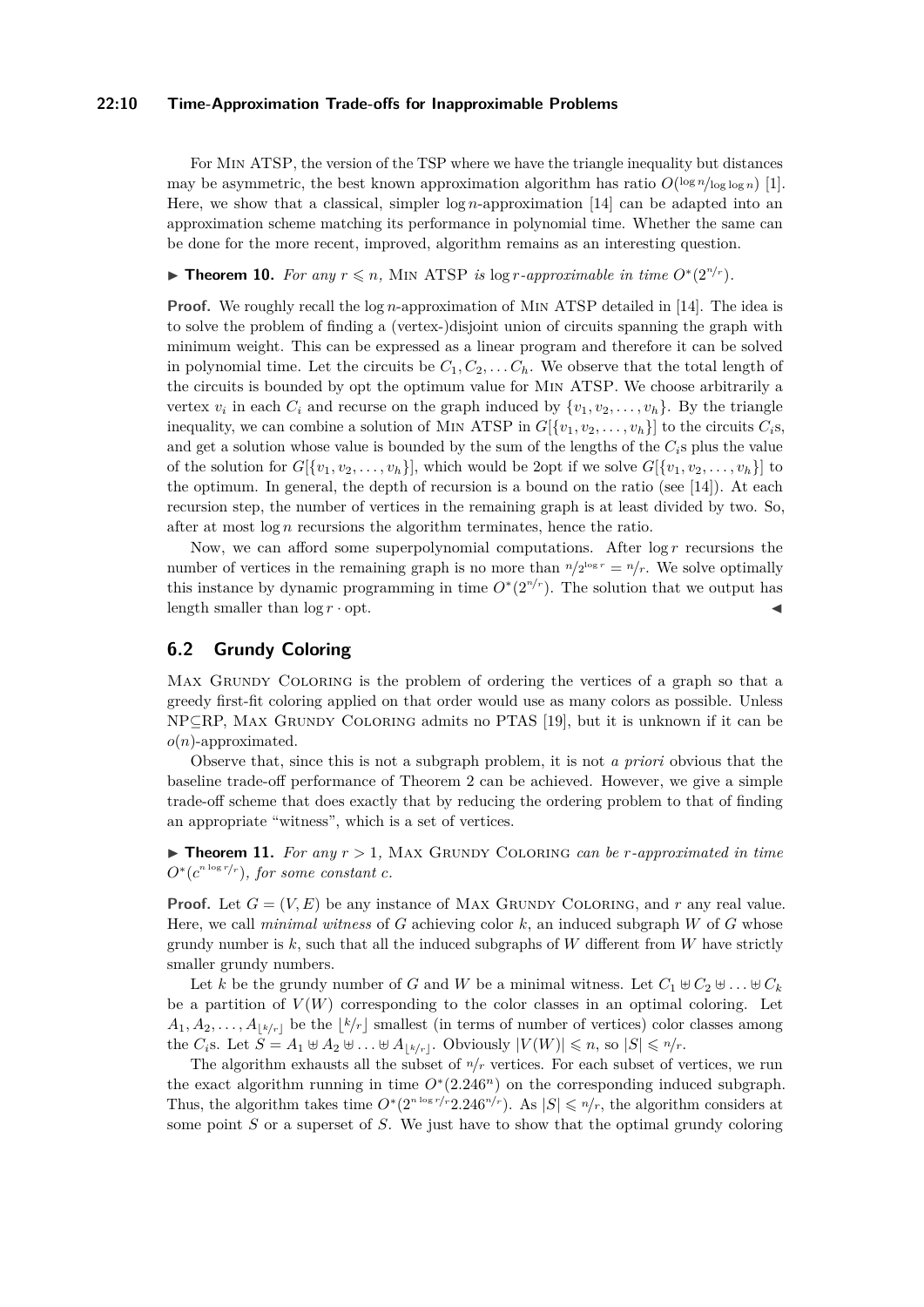of *S* is an *r*-approximation. Let us re-index the *A<sup>j</sup>* s by increasing values of their index in the  $C_i$ s, say  $B_1, B_2, \ldots, B_{\lfloor k/r \rfloor}$ . Then for each  $i \in [1, \lfloor k/r \rfloor]$ , we can color  $B_i$  with color  $i$  and achieve color  $\lfloor k/r \rfloor$ .

# **7 Set Cover**

In this section we focus on the classical MIN SET COVER problem, on inputs with  $n$ elements and *m* sets. In terms of *n*, a log *r*-approximation is known in time roughly  $2^{n/r}$ . Moshkovitz [\[21\]](#page-12-3) gave a reduction from *N*-variable 3-SAT which, for any *α <* 1 produces instances with universe size  $n = N^{O(1/\alpha)}$  and gap  $(1-\alpha) \ln n$ . Setting  $\alpha = \ln(n/r)/\ln n$  translates this result to the terminology of our paper, and shows a running time lower bound of  $2^{(n/r)^c}$ , for some  $c > 0$ . Thus, even though the picture for this problem is not as clear as for, say MAX INDEPENDENT SET, it appears likely that the known trade-off scheme is optimal.

We consider here the complexity of the problem as a function of *m*. This is a wellmotivated case, since for many applications  $m$  is much smaller than  $n$  [\[23\]](#page-12-5). Eventually, we would like to investigate whether the known *r*-approximation in time  $2^{m/r}$  can be improved. Though we do not resolve this question, we show that the approximability status of this problem is somewhat unusual.

In polynomial time, the best known approximation algorithm has a guarantee of  $\sqrt{m}$  [\[23\]](#page-12-5). We first observe that the simple argument of this algorithm can be extended to quasipolynomial time.

**Theorem 12.** For any  $\delta > 0$  there is an  $m^{\delta}$ -approximation algorithm for MIN SET COVER *running in time*  $O^*(c^{(\log n)^{(1-\delta)/\delta}})$ *.* 

**Proof.** The argument is similar to that of [\[23\]](#page-12-5). We distinguish two cases: if  $m^{\delta} > \ln n$ , then we can run the greedy polynomial time algorithm and return a solution with ratio better than  $m^{\delta}$ . So assume that  $m^{\delta} < \ln n$ .

Now, run the *r*-approximation of [\[8\]](#page-11-2), setting  $r = m^{\delta}$ . The running time is (roughly)  $2^{m/r} = 2^{m^{1-\delta}}$ . The result follows since  $m < (\ln n)^{1/\delta}$ . John Stein Stein Stein Stein Stein Stein Stein Stein Stein Stein Stein Stein Stein Stein Stein Stein Stein S<br>Die Stein Stein Stein Stein Stein Stein Stein Stein Stein Stein Stein Stein Stein Stein Stein Stein Stein Stei

The above result is somewhat curious, since it implies that in quasi-polynomial time one can obtain an approximation ratio better than that of the best known polynomial-time algorithm. This leaves open two possibilities: either  $\sqrt{m}$  is not in fact the optimal ratio in polynomial time, or there is a jump in the approximability of MIN SET COVER from polynomial to quasi-polynomial time. We remark that, though this is rare, there is in fact another problem which displays exactly this behavior: for Graph Pricing the best polynomial-time ratio is  $\sqrt{n}$ , while  $n^{\delta}$  can be achieved in time  $O*(c^{(\log m)^{(1-\delta)/\delta}})$  [\[6\]](#page-11-5).

We do not settle this question, but observe that a combination of known reductions for MIN SET COVER, the ETH and the Projection Games Conjecture of [\[21\]](#page-12-3) imply that the optimal ratio in polynomial time is  $m<sup>c</sup>$  for some  $c > 0$ . Thus, MIN SET COVER is indeed likely to behave in a way similar to GRAPH PRICING. For Theorem [13](#page-10-0) we essentially reuse the combination of reductions used in [\[7\]](#page-11-7) to obtain FPT inapproximability results for Min SET COVER.

<span id="page-10-0"></span> $\triangleright$  **Theorem 13.** Assume the ETH and the PGC. Then, there exists a  $c > 0$  such that there *is no*  $m^c$ -approximation for MIN SET COVER running in polynomial time.

**Proof.** As mentioned, the proof reuses the reduction of [\[7\]](#page-11-7), which in turn relies on the ETH, the PGC and classical reductions for MIN SET COVER. To keep the presentation as short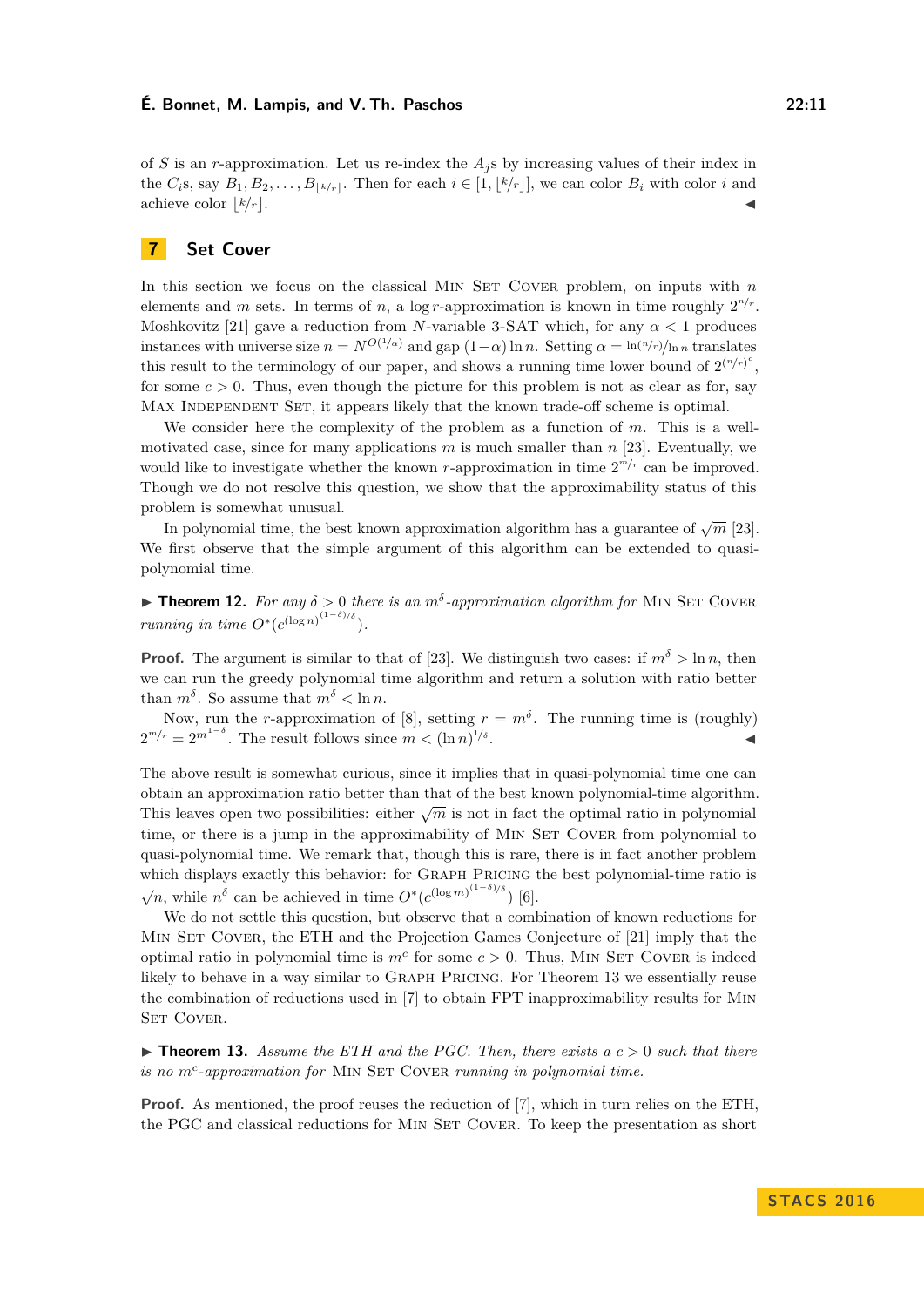## **22:12 Time-Approximation Trade-offs for Inapproximable Problems**

and self-contained as possible we simply recall Theorem 5 of [\[7\]](#page-11-7), without giving a detailed proof (or a definition of the PGC).

 $\triangleright$  **Theorem 14.** [\[7\]](#page-11-7) If the Projection Games Conjecture holds, for any  $r > 1$  there exists a *reduction from* 3-SAT *of size N to* Min Set Cover *with the following properties:*

- ÷. *YES instances produce* MIN SET COVER *instances where the optimal cover has size β, NO instances produce* Min Set Cover *instances where the optimal cover has size at least rβ.*
- *The size n of the universe is*  $2^{O(r)}$ *poly* $(N, r)$ *.* m.
- *The number of sets m is*  $\text{poly}(N) \cdot \text{poly}(r)$ *.*
- $\blacksquare$  *The reduction runs in time polynomial in n, m.*

Using the above reduction, we can conclude that there exists *some* constant *c* such that  $m<sup>c</sup>$ -approximation for MIN SET COVER is impossible in polynomial time, under the ETH. The constant *c* depends on the hidden exponents of the polynomials of the above reduction. The way to do this is to set *r* to be some polynomial of *N*, say  $r = \sqrt{N}$ . Then, the reduction runs in time sub-exponential in *N* (roughly  $2^{\sqrt{N}}$ ) and produces a gap that is polynomially related to *m*. If in polynomial time we could *r*-approximate the new instance, this would give a sub-exponential time algorithm for 3-SAT. J

#### **References**

- <span id="page-11-6"></span>**1** Arash Asadpour, Michel X. Goemans, Aleksander Madry, Shayan Oveis Gharan, and Amin Saberi. An *O*(log *n/* log log *n*)-approximation algorithm for the asymmetric traveling salesman problem. In Moses Charikar, editor, *Proceedings of the Twenty-First Annual ACM-SIAM Symposium on Discrete Algorithms, SODA'10*, pages 379–389. SIAM, 2010. [doi:10.1137/1.9781611973075.32](http://dx.doi.org/10.1137/1.9781611973075.32).
- <span id="page-11-4"></span>**2** Nicolas Bourgeois, Federico Della Croce, Bruno Escoffier, and Vangelis Th. Paschos. Fast algorithms for min independent dominating set. *Discrete Applied Mathematics*, 161(4- 5):558–572, 2013. [doi:10.1016/j.dam.2012.01.003](http://dx.doi.org/10.1016/j.dam.2012.01.003).
- <span id="page-11-1"></span>**3** Nicolas Bourgeois, Bruno Escoffier, and Vangelis Th. Paschos. Approximation of min coloring by moderately exponential algorithms. *Information Processing Letters*, 109(16):950–954, 2009. [doi:10.1016/j.ipl.2009.05.002](http://dx.doi.org/10.1016/j.ipl.2009.05.002).
- <span id="page-11-3"></span>**4** Nicolas Bourgeois, Bruno Escoffier, and Vangelis Th. Paschos. Efficient approximation of min set cover by moderately exponential algorithms. *Theoretical Computer Science*, 410(21-23):2184–2195, 2009. [doi:10.1016/j.tcs.2009.02.007](http://dx.doi.org/10.1016/j.tcs.2009.02.007).
- <span id="page-11-0"></span>**5** Nicolas Bourgeois, Bruno Escoffier, and Vangelis Th. Paschos. Approximation of max independent set, min vertex cover and related problems by moderately exponential algorithms. *Discrete Applied Mathematics*, 159(17):1954–1970, 2011. [doi:10.1016/j.dam.2011.07.](http://dx.doi.org/10.1016/j.dam.2011.07.009) [009](http://dx.doi.org/10.1016/j.dam.2011.07.009).
- <span id="page-11-5"></span>**6** Parinya Chalermsook, Bundit Laekhanukit, and Danupon Nanongkai. Independent set, induced matching, and pricing: Connections and tight (subexponential time) approximation hardnesses. In *54th Annual IEEE Symposium on Foundations of Computer Science, FOCS'13*, pages 370–379, 2013. [doi:10.1109/FOCS.2013.47](http://dx.doi.org/10.1109/FOCS.2013.47).
- <span id="page-11-7"></span>**7** Rajesh Hemant Chitnis, MohammadTaghi Hajiaghayi, and Guy Kortsarz. Fixed-parameter and approximation algorithms: A new look. In G. Gutin and S. Szeider, editors, *Parameterized and Exact Computation – 8th International Symposium, IPEC'13, Revised Selected Papers*, volume 8246 of *Lecture Notes in Computer Science*, pages 110–122. Springer, 2013. [doi:10.1007/978-3-319-03898-8\\_11](http://dx.doi.org/10.1007/978-3-319-03898-8_11).
- <span id="page-11-2"></span>**8** Marek Cygan, Lukasz Kowalik, and Mateusz Wykurz. Exponential-time approximation of weighted set cover. *Information Processing Letters*, 109(16):957–961, 2009. [doi:10.1016/](http://dx.doi.org/10.1016/j.ipl.2009.05.003) [j.ipl.2009.05.003](http://dx.doi.org/10.1016/j.ipl.2009.05.003).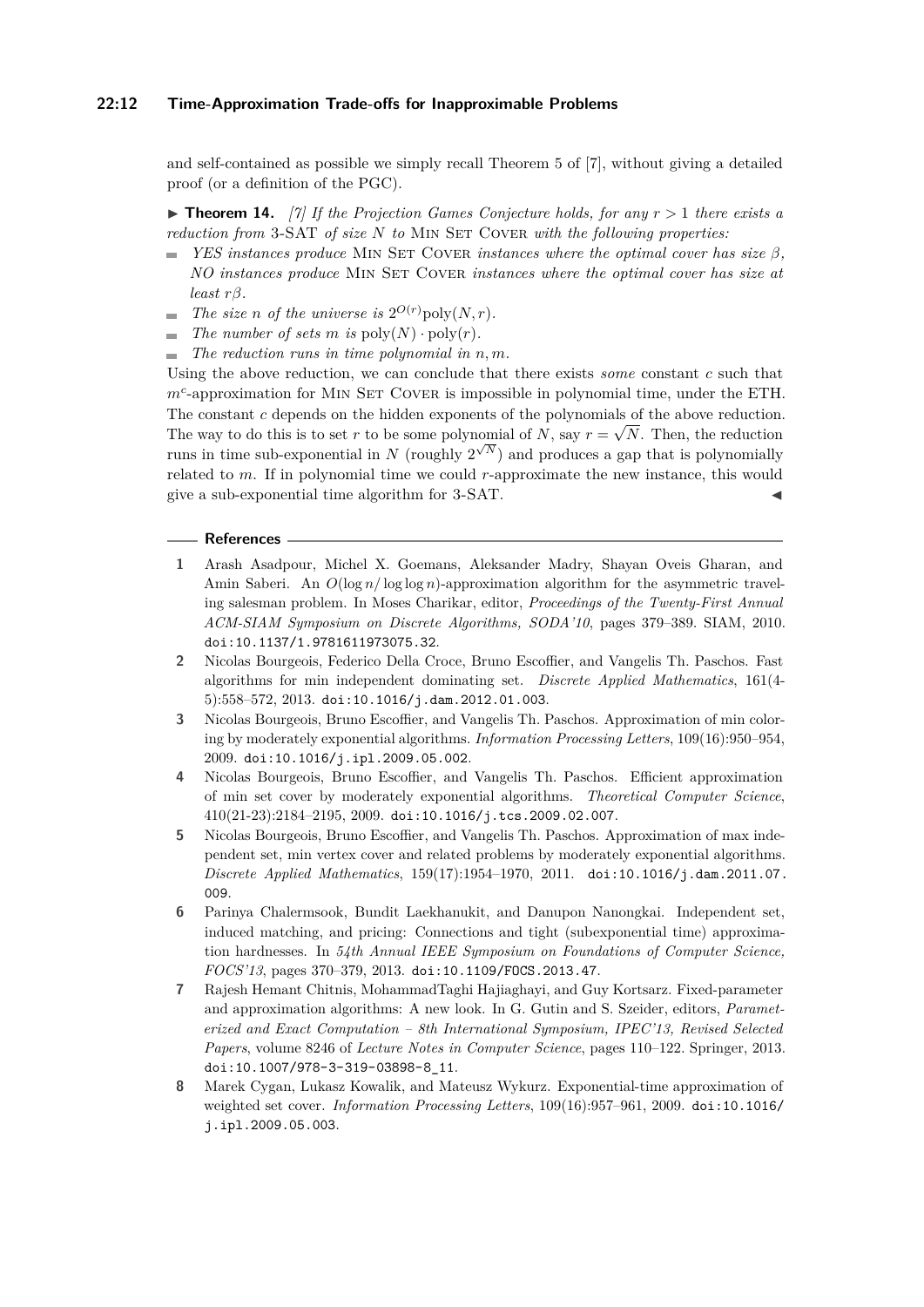- <span id="page-12-1"></span>**9** Marek Cygan and Marcin Pilipczuk. Exact and approximate bandwidth. *Theoretical Computer Science*, 411(40-42):3701–3713, 2010. [doi:10.1016/j.tcs.2010.06.018](http://dx.doi.org/10.1016/j.tcs.2010.06.018).
- <span id="page-12-2"></span>**10** Marek Cygan, Marcin Pilipczuk, and Jakub Onufry Wojtaszczyk. Capacitated domination faster than *O*(2*<sup>n</sup>*). *Information Processing Letters*, 111(23-24):1099–1103, 2011. [doi:10.](http://dx.doi.org/10.1016/j.ipl.2011.09.004) [1016/j.ipl.2011.09.004](http://dx.doi.org/10.1016/j.ipl.2011.09.004).
- <span id="page-12-9"></span>**11** Irit Dinur. The PCP theorem by gap amplification. *Journal of the ACM*, 54(3), 2007. Article 12. [doi:10.1145/1236457.1236459](http://dx.doi.org/10.1145/1236457.1236459).
- <span id="page-12-4"></span>**12** Irit Dinur and David Steurer. Analytical approach to parallel repetition. In D. B. Shmoys, editor, *Symposium on Theory of Computing, STOC'14*, pages 624–633. ACM, 2014. URL: <http://dl.acm.org/citation.cfm?id=2591796>, [doi:10.1145/2591796.2591884](http://dx.doi.org/10.1145/2591796.2591884).
- <span id="page-12-8"></span>**13** Rodney G. Downey, Michael R. Fellows, Catherine McCartin, and Frances A. Rosamond. Parameterized approximation of dominating set problems. *Information Processing Letters*, 109(1):68–70, 2008. [doi:10.1016/j.ipl.2008.09.017](http://dx.doi.org/10.1016/j.ipl.2008.09.017).
- <span id="page-12-14"></span>**14** Alan M. Frieze, Giulia Galbiati, and Francesco Maffioli. On the worst-case performance of some algorithms for the asymmetric traveling salesman problem. *Networks*, 12(1):23–39, 1982. [doi:10.1002/net.3230120103](http://dx.doi.org/10.1002/net.3230120103).
- <span id="page-12-7"></span>**15** Magnús M. Halldórsson. Approximating the minimum maximal independence number. *Information Processing Letters*, 46(4):169–172, 1993. [doi:10.1016/0020-0190\(93\)90022-2](http://dx.doi.org/10.1016/0020-0190(93)90022-2).
- <span id="page-12-6"></span>**16** Russell Impagliazzo, Ramamohan Paturi, and Francis Zane. Which problems have strongly exponential complexity? *Journal of Computers and System Sciences*, 63(4):512–530, 2001. [doi:10.1006/jcss.2001.1774](http://dx.doi.org/10.1006/jcss.2001.1774).
- <span id="page-12-10"></span>**17** Viggo Kann. Strong lower bounds on the approximability of some NPO pb-complete maximization problems. In J. Wiedermann and P. Hájek, editors, *Mathematical Foundations of Computer Science 1995, 20th International Symposium, MFCS'95*, volume 969 of *Lecture Notes in Computer Science*, pages 227–236. Springer, 1995. [doi:10.1007/3-540-60246-1\\_](http://dx.doi.org/10.1007/3-540-60246-1_129) [129](http://dx.doi.org/10.1007/3-540-60246-1_129).
- <span id="page-12-12"></span>**18** Marek Karpinski, Michael Lampis, and Richard Schmied. New inapproximability bounds for TSP. In L. Cai, S.-W. Cheng, and T. W. Lam, editors, *Algorithms and Computation – 24th International Symposium, ISAAC'13*, volume 8283 of *Lecture Notes in Computer Science*, pages 568–578. Springer, 2013. [doi:10.1007/978-3-642-45030-3\\_53](http://dx.doi.org/10.1007/978-3-642-45030-3_53).
- <span id="page-12-13"></span>**19** Guy Kortsarz. A lower bound for approximating grundy numbering. *Discrete Mathematics & Theoretical Computer Science*, 9(1), 2007.
- <span id="page-12-11"></span>**20** Carsten Lund and Mihalis Yannakakis. The approximation of maximum subgraph problems. In A. Lingas, R. G. Karlsson, and S. Carlsson, editors, *Automata, Languages and Programming, 20nd International Colloquium, ICALP'93*, volume 700 of *Lecture Notes in Computer Science*, pages 40–51. Springer, 1993. [doi:10.1007/3-540-56939-1\\_60](http://dx.doi.org/10.1007/3-540-56939-1_60).
- <span id="page-12-3"></span>**21** Dana Moshkovitz. The projection games conjecture and the NP-hardness of ln napproximating set-cover. In A. Gupta, K. Jansen, J.D.P Rolim, and R. Servedio, editors, *Approximation, Randomization, and Combinatorial Optimization. Algorithms and Techniques – 15th International Workshop, APPROX'12, and 16th International Workshop, RANDOM'12*, volume 7408 of *Lecture Notes in Computer Science*, pages 276–287. Springer, 2012. [doi:10.1007/978-3-642-32512-0\\_24](http://dx.doi.org/10.1007/978-3-642-32512-0_24).
- <span id="page-12-0"></span>**22** Dana Moshkovitz and Ran Raz. Two-query PCP with subconstant error. *Journal of the ACM*, 57(5), 2010. Article 29. [doi:10.1145/1754399.1754402](http://dx.doi.org/10.1145/1754399.1754402).
- <span id="page-12-5"></span>**23** Jelani Nelson. A note on set cover inapproximability independent of universe size. *Electronic Colloquium on Computational Complexity (ECCC)*, 14(105), 2007.